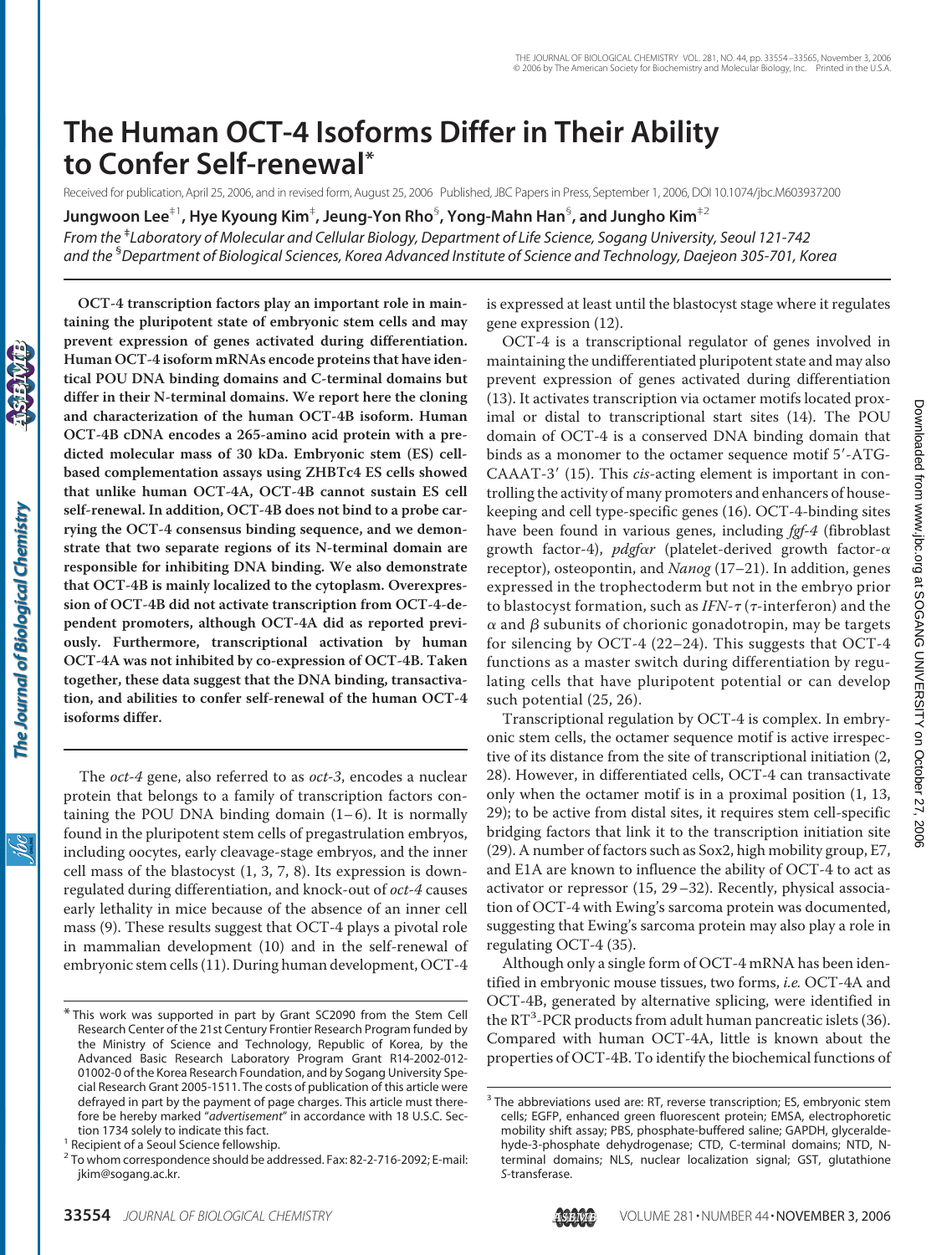the human OCT-4B isoform, we performed RT-PCR and sequenced OCT-4 cDNAs from human ES cells. This revealed a novel alternative spliced variant of OCT-4 mRNA in which exon 1a is replaced by exon 1b. The DNA binding and C-terminal domains of OCT-4B are identical to the corresponding domains of OCT-4A, but it lacks the sequences necessary for transactivation. Moreover, it does not bind DNA and mainly localizes to the cytoplasm. We also found that, unlike OCT-4A (35), it cannot stimulate transcription from OCT-4-dependent promoters, nor does it antagonize the induction of gene expression by OCT-4A. In addition, ectopic expression of human OCT-4B in ZHBTc4 ES cells, unlike that of human OCT-4A, was not sufficient to maintain stem cell self-renewal and permit them to display differentiated ES cell phenotypes. These data imply that the DNA binding and transactivation properties of the human OCT-4 isoforms and their abilities to confer selfrenewal differ. Thus, the different polypeptides encoded by the human *OCT-4* gene may have different targets as well as different roles as regulators of human ES cells.

### **EXPERIMENTAL PROCEDURES**

*Materials and General Methods*—Restriction endonucleases, calf intestinal alkaline phosphatase, the Klenow fragment of DNA polymerase I, and T4 DNA ligase were purchased from New England Biolabs. *Pfu* Turbo polymerase was purchased from Stratagene, and  $[\gamma$ <sup>32</sup>P]ATP (3000 Ci/mmol) was obtained from PerkinElmer Life Sciences. Preparation of plasmid DNA, restriction enzyme digestion, agarose gel electrophoresis of DNA, DNA ligation, bacterial transformations, and SDS-PAGE of proteins were carried out by standard methods (37). Subclones generated from PCR products were sequenced by the chain termination method with double-stranded DNA templates to ensure the absence of mutations.

*Plasmid Construction*—To construct the human OCT-4 isoforms, total RNA was prepared from human ES cells, and cDNA was synthesized using the Superscript<sup>TM</sup> first-strand synthesis system (Invitrogen), as described previously (35). The construction of pcDNA3-hOCT-4A has been described previously (35). To construct pcDNA3-OCT-4B, the human ES cell-derived cDNAs were amplified with primer 5'-hOCT4B-1 (5'-GATCGGATCC-ATGCACTTCTACAGACTATTCCTTGGGGCC-3 (a BamHI site is underlined)) and 3'-hOCT-4B-40 (5'-pCTGGATTTTAA-AAGGCAG-3'), and primers 5'-hOCT-4B-41 (5'-pTCCCAGG-ACATCAAAGCT-3') and 3'-OCT-4B-265 (5'-GATCGAATT-CTCAGTTTGAATGCATGGG-3' (an EcoRI site is underlined)). The two PCR products were ligated, digested with BamHI and EcoRI, and cloned into the same sites of pcDNA3.

pCAG-IP/EGFP, pCAG-IP/mOCT-4-EGFP, pCAG-IP/ hOCT-4A-EGFP, and pCAG-IP/hOCT-4B-EGFP were generated as follows. (*a*) For pCAG-IP/EGFP, vector pEGFP N1 (Clontech) was digested with XhoI and NotI and cloned into the same sites of vector pCAG-IP. (*b*) For pCAG-IP/mOCT-4- EGFP, mouse OCT-4 was amplified from pcDNA3/mOCT-4 by PCR using primers 5'-mOCT-4-1 (5'-GATCGGATCCAT-GGCTGGACACCTGGCT-3', a BamHI site is underlined) and 3-OCT-4-351 (5-GATCACCGGTGCTCCGTTTGAATGC-ATGGG-3', an AgeI site is underlined), digested with BamHI and AgeI, and cloned into the same sites of pEGFP N1 to gen-

# *Characterization of Human OCT-4 Isoforms*

erate pEGFP-mOCT-4. This was then digested with XhoI and NotI and cloned into the same sites of vector pCAG-IP. (*c*) For pCAG-IP/hOCT-4A-EGFP, human OCT-4A was amplified from pcDNA3/hOCT-4A by PCR using primers 5'-hOCT-4A-1 (5'-GATCGGATCCATGGCGGGACACCTGGCT-3', a BamHI site is underlined) and 3-OCT-4-351, digested with BamHI and AgeI, and cloned into the same sites of pEGFP N1 to generate pEGFP-hOCT-4A. This in turn was digested with SalI and NotI and cloned into the XhoI and NotI sites of pCAG-IP. (*d*) For pCAG-IP/hOCT-4B-EGFP, human OCT-4B was amplified from pcDNA3/hOCT-4B by PCR using primers 5-hOCT-4B-1 (5-GATCGGATCCATGCACTTCTACAGA-CTATTCCTTGGGGCC-3, a BamHI site is underlined) and 3-OCT-4-351, digested with BamHI and AgeI, and cloned into the same sites of pEGFP N1 to generate pEGFP-hOCT-4B, which was digested with SalI and NotI and cloned into XhoI and NotI sites of vector pCAG-IP.

GST fusion OCT-4A and GST fusion OCT-4B, and their derivative plasmids GST-OCT-4A(POU<sup>A</sup>), GST-OCT- $4B(POU^B)$ , GST-OCT- $4B(N^B P^B)$ , GST-OCT- $4B(P^B C)$ , GST- $OCT-4A(N^{B}P^{A}C)$ ,  $GST-OCT-4B(N^{A}P^{B}C)$ ,  $GST-OCT-4B$  $(N^{B}P^{B})\Delta(21-40)$ , and GST-OCT-4B  $(N^{B}P^{B})\Delta(1-20)$ , were generated by the following steps. (*a*) For GST-OCT-4A, plasmid pcDNA3/OCT-4A was digested with BamHI and EcoRI and cloned into the same sites of pGEX (4T-1) vector (Amersham Biosciences). (*b*) For GST-OCT-4B, plasmid pcDNA3/OCT-4B was digested with BamHI and EcoRI and cloned into the same sites of pGEX  $(4T-1)$ .  $(c)$  For GST-OCT-4A  $(POU<sup>A</sup>)$ , the POU domain of OCT-4A was amplified from pcDNA3/OCT-4A by PCR using primers 5'-hOCT4A-134 (5'-GATCGGATCCGA-GGAGTCCCAGGACATC-3', a BamHI site is underlined) and 3'-hOCT4A-289 (5'-GATCGAATTCGCTTGATCGCTTGC-CCTT-3', an EcoRI site is underlined), digested with BamHI and EcoRI, and cloned into the same sites of pGEX (4T-1). (*d*) For GST-OCT-4B (POU<sup>B</sup>), the POU domain of OCT-4B was amplified from pcDNA3/OCT-4B by PCR using primers 5'-hOCT4B-41 (5'-GATCGGATCCATCCAGTCCCAGGA-CATC-3', a BamHI site is underlined) and 3'-hOCT4A-289 (5'-GATCGAATTCGCTTGATCGCTTGCCCTT-3', an EcoRI site is underlined), digested with BamHI and EcoRI, and cloned into the same sites of pGEX (4T-1). (*e*) For GST-OCT-4B (N<sup>B</sup>P<sup>B</sup>), the N-terminal and POU domain of OCT-4B was amplified from pcDNA3/OCT-4B by PCR using primers 5-hOCT4B-1 (5-GATCGGATCCATGCACTTCTACAGA-CTATTCCTTGGGGCC-3, a BamHI site is underlined) and 3'-hOCT4A-289 (5'-GATCGAATTCGCTTGATCGCTTGC-CCTT-3', an EcoRI site is underlined), digested with BamHI and EcoRI, and cloned into the same sites of pGEX (4T-1). ( *f* ) For GST-OCT-4B(P<sup>B</sup>C), the POU and C-terminal domain of OCT-4B was amplified from pcDNA3/OCT-4B by PCR using primers 5'-hOCT4B-41 (5'-GATCGGATCCATCCAGTC-CCAGGACATC-3, a BamHI site is underlined) and 3'-hOCT4A-360 (5'-GATCGAATTCTCAGTTTGAATG-CATGGG-3, an EcoRI site is underlined), digested with BamHI and EcoRI, and cloned into the same sites of pGEX  $(4T-1)$ . (g) For GST-OCT-4A(N<sup>B</sup>P<sup>A</sup>C), the N-terminal domain of OCT-4B or the POU and C-terminal domains of OCT-4A were amplified from pcDNA3/OCT-4B or pcDNA3/OCT-4A

<u>ibc</u>

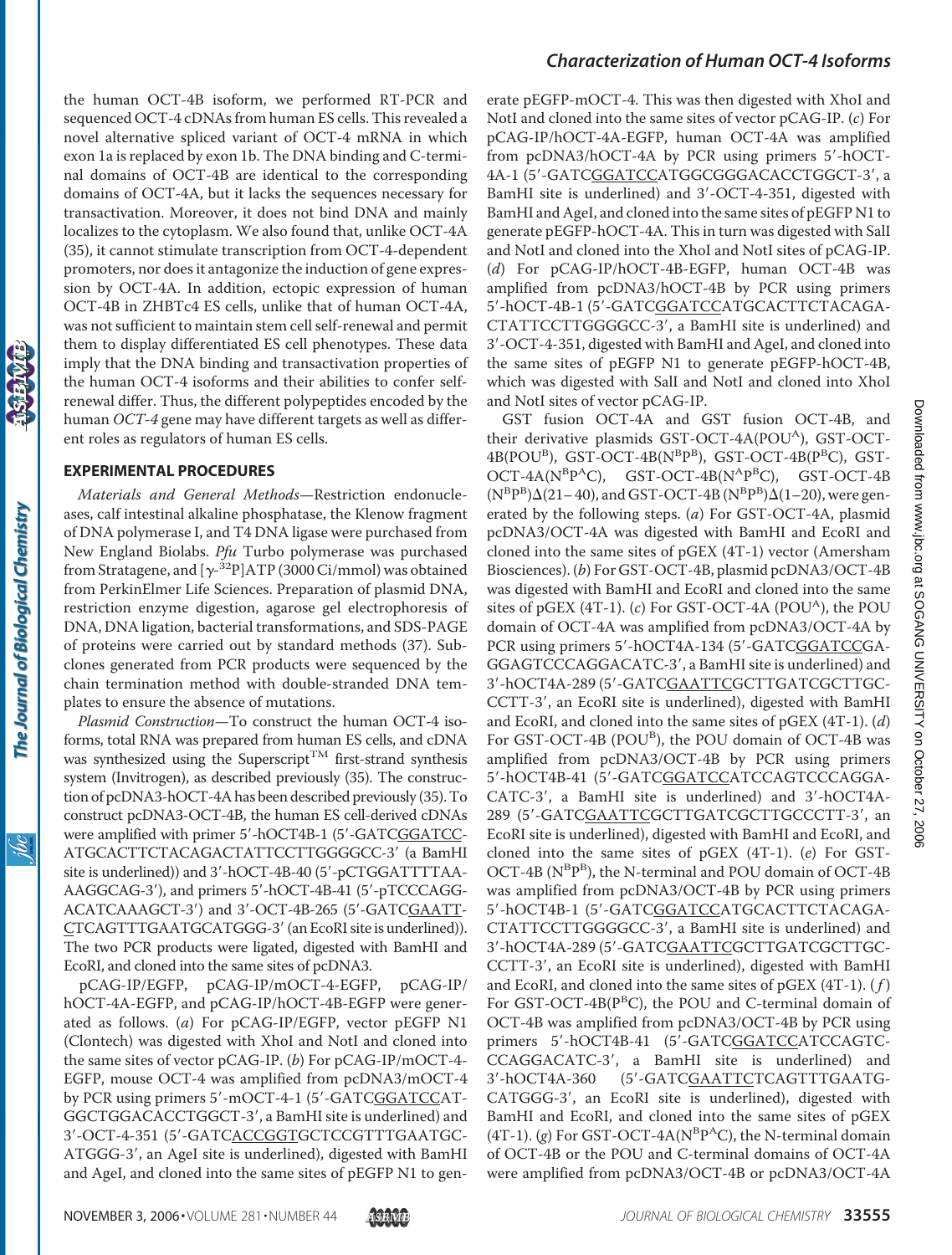by PCR using primers  $5'$ -hOCT4B-1 and  $3'$ -hOCT4B-40 ( $5'$ -CTCCTCCTGGATTTTAAAAGGCAGAAGA-3) or primers 5hOCT4A-134B (5-ATCCAGGAGGAGTCCCAGGACAT-CAAAG-3) and 3-hOCT4A-360, respectively. The secondary PCR was performed using gel-purified primary PCR products as templates and primers 5'-hOCT4B-1 and 3-hOCT4A-360. The secondary PCR products were digested with BamHI and EcoRI and cloned into the same sites of pGEX (4T-1). (e) For GST-OCT-4B(N<sup>A</sup>P<sup>B</sup>C), the N-terminal domain of OCT-4A or the POU and C-terminal domains of OCT-4B were amplified from pcDNA3/OCT-4A or pcDNA3/OCT-4B using primers 5'-hOCT4A-1 and 3-hOCT4A-137 (5-CTGGGACGGGTTTTGCTCCAGCT-TCTCC-3') or primers 5'-hOCT4B-41B (5'-AACCCGTC-CCAGGACATCAAAGCTCTGC-3) and 3-hOCT4A-360, respectively. The secondary PCR was performed using gel-purified primary PCR products as templates and primers 5'-hOCT4A-1 and 3'-hOCT4A-360. The secondary PCR products were digested with BamHI and EcoRI and cloned into the same sites of pGEX (4T-1). (*f*) For GST-OCT-4B ( $N^{\rm B}P^{\rm B}$ ) $\Delta$ (21– 40), a fragment of the human OCT-4B sequence extending from the N-terminal domain through the POU DNA binding domain was cloned into pKSII vector (Stratagene). A deletion of amino acids 21– 40 was introduced by site-directed mutagenesis using a mutagenic primer set (5-CTTGAATCCCGAATG-GAAATCCCAGGACATCAAAGCTC-3' and 5'-GAGCTTT-GATGTCCTGGGATTTCCATTCGGGATTCAAG-3) and the QuikChange kit<sup>TM</sup> (Stratagene). Then the OCT-4B  $(N^{B}P^{B})\Delta(21-40)$  fragment of the pKSII-OCT-4B  $(N^{B}P^{B})\Delta(21-$ 40) construct was digested with BamHI and EcoRI and cloned into the same sites of pGEX (4T-1). (*g*) For GST-OCT-4B  $(N^{B}P^{B})\Delta(1-20)$ , the  $(N^{B}P^{B})\Delta(1-20)$  fragment of OCT-4B was amplified from pcDNA3/OCT-4B by PCR using primers 5'-hOCT4B-21 (5'-GATCGGATCCGGGGAGATTGATA-ACTGG-3', a BamHI site is underlined) and 3'-hOCT4-289, digested with BamHI and EcoRI, and cloned into the same sites of pGEX (4T-1).

The reporter construct pOCT-4(10x)TATAluc has been described (35). The FOR promoter  $(-508 \text{ to } +1)$  was cloned by PCR amplification from pGL3-FOR(3.5 kb).<sup>4</sup> The primers used for this purpose were  $5'$ -FOR( $-508$ ) ( $5'$ -GATCGGTAC-CCCATGCCCCCTT-3, a KpnI site is underlined) and 3'-FOR(+1) (5'-GATCTTCGAATAACCCCTATTCG-3', a HindIII site is underlined). The PCR product was digested with KpnI and HindIII and cloned into the same sites of the promoterless pGL3 basic vector (Promega).

*Cell Culture*—Human ES cells (Miz-hES1, SNU-hESC3, and Cha-hESC3) were grown as described previously (38, 39). Briefly, they were cultured in Dulbecco's modified Eagle's medium/F12 medium with 20% knock-out serum replacement,  $1$  mM L-glutamine, 1% nonessential amino acids, 0.1 mM  $\beta$ -mercaptoethanol, and 4 ng/ml basic fibroblast growth factor (Invitrogen) on mitomycin C-treated mouse embryonic fibroblast feeders at 37 °C and 5%  $CO<sub>2</sub>$ . After 5 days of culture, colonies were detached mechanically from the feeder cells with a

micropipette, and individual colonies were mechanically divided into four or five pieces. These ES cell clumps were then separately plated on fresh feeder cell layers. HEK293T or NIH3T3 cells were maintained in Dulbecco's modified Eagle's medium with 10% heat-inactivated fetal calf serum (Invitrogen), penicillin, and streptomycin.

*RT-PCR and Alkaline Phosphatase Staining*—Total RNA was prepared from human ES cells using an RNeasy mini kit (Qiagen) with on-column DNase treatment, and messenger RNA was purified with an Oligodex-dT mRNA mini kit (Qiagen) followed by cDNA synthesis using a Superscript first-strand synthesis system for RT-PCR (Invitrogen), as instructed by the manufacturers. To detect human OCT-4 isoforms in human ES cells, human OCT-4A and OCT-4B cDNAs were amplified with human OCT-4A primers [5'e1a (5'-GATCGGATCCATG-GCGGGACACCTGGCT-3') and 3'e1 (5'-CCTTCCCAAATA-GAACCC-3')], and human OCT-4B primers [5'e1b (5'-GATCG-GATCCATGCACTTCTACAGACTATTCCTTGGGGCC-3) and 3'e1], respectively.

RT-PCRs for *Oct-4* downstream target genes and differentiation marker genes were performed with gene-specific primer sets as described previously (9, 11, 30, 41). Alkaline phosphatase was stained with an AP staining kit (Sigma).

*Quantitative Real Time PCR*—Quantitative real time PCR was performed with an Applied Biosystems 7500 Fast real time PCR system (Applied Biosystems) and SYBR Green Master Mix (Applied Biosystems), as described previously (43). As a control, the level of GAPDH mRNA was determined in the real time PCR assay of each RNA sample and was used to correct for experimental variation. The following primer sequences were used: hOCT-4A forward primer was 5'-CTCCTGGAGGGC-CAGGAATC-3, and hOCT-4A reverse primer was 5-CCA-CATCGGCCTGTGTATAT-3. The hOCT-4B forward primer was 5'-ATGCATGAGTCAGTGAACAG-3', and the hOCT-4B reverse primer was 5'-CCACATCGGCCTGTG-TATAT-3'. The GAPDH forward primer was 5'-GAAGGT-GAAGGTCGGAGTC-3, and the GAPDH reverse primer was 5-GAAGATGGTGATGGGATTTC-3. Quantitation of the relative expression levels of the human OCT-4 isoforms was achieved by normalizing for the endogenous GAPDH using the  $\Delta C_T$  method of quantitation.

*ES Cell-based Complementation Assay*—ES cell-based complementation assays were performed with ZHBTc4 ES cells as described previously (44). Fluorescence was detected with a fluorescence microscope (Olympus, 1X51) equipped with a Cool-SNAP digital camera (Olympus).

*Expression and Purification of GST Fusion Proteins*—GST-OCT-4 proteins were generated in *Escherichia coli* as described previously (45). After binding to glutathione-Sepharose, the proteins were washed and eluted with reduced glutathione (Sigma). Protein concentrations were determined by the method of Bradford (Bio-Rad). The purity and size of the eluted proteins were evaluated by Coomassie staining of SDS-polyacrylamide gels.

*Western Blot Analysis*—Western blot analysis was performed using an anti-OCT-4 antibody (C-20; Santa Cruz Biotechnology), and reactive bands were detected by chemiluminescence using Western Lightening (PerkinElmer Life Sciences). <sup>4</sup> J. Lee and J. Kim, manuscript in preparation.

The Journal of Biological Chemistry

<u>ibc</u>

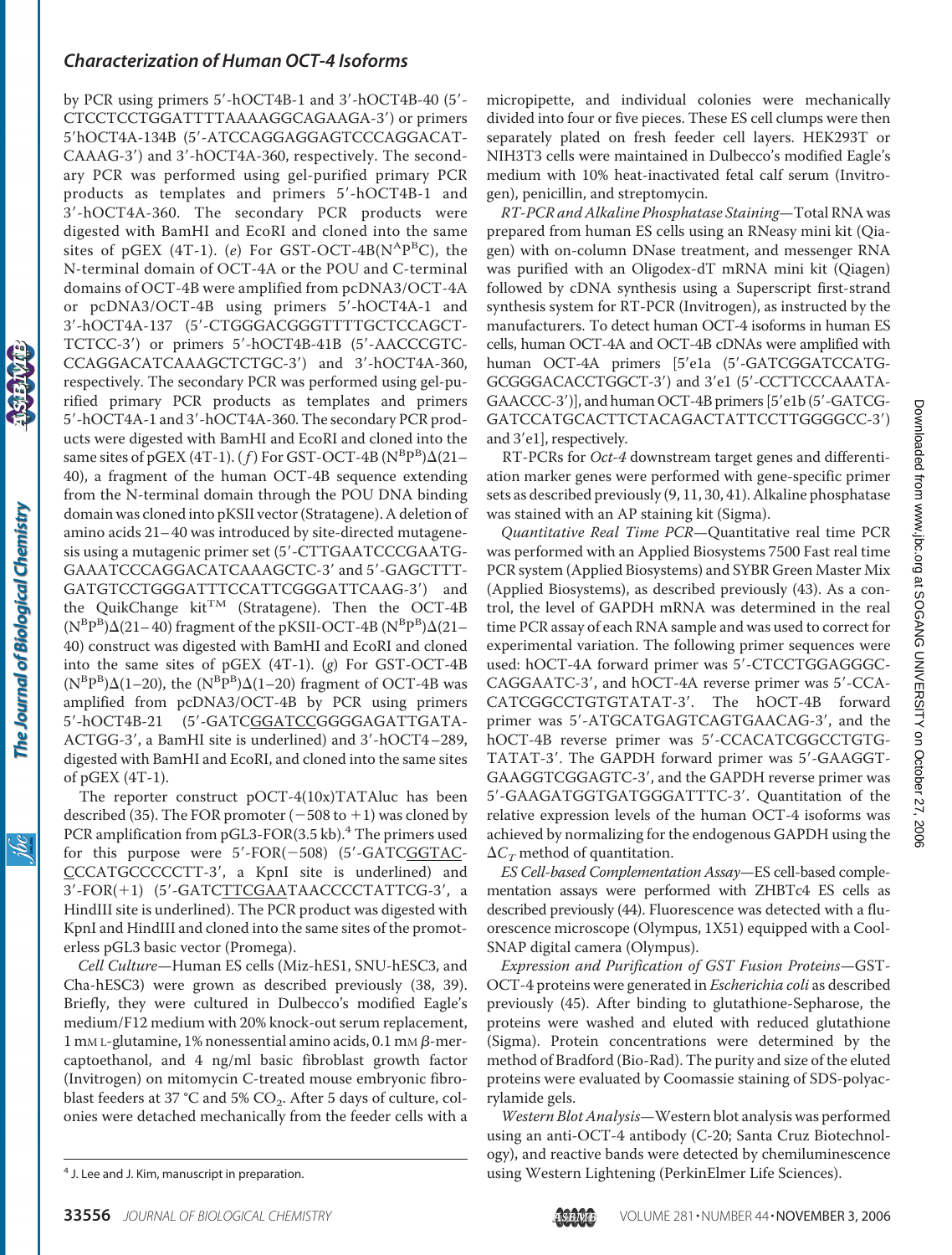

FIGURE 1. **Expression of OCT-4 isoforms in human ES cells.** *A,* schematic representation of human OCT-4 transcripts. OCT-4A and OCT-4B are derived from the same gene by alternative splicing. The N-terminal domain of human OCT-4A is indicated in *black,* and the 40 amino acids at the unique N terminus of OCT-4B in are shown in *gray. B,* expression of OCT-4A and OCT-4B mRNAs in human ES cells. The novel human*OCT-4B* transcript was identified from human ES cells by RT-PCR using the 5'e1b and 3'e1 primer pair. The amplified product was resolved on a 2% agarose gel stained with ethidium bromide, and the negative image of the photograph is shown. *Lane 1*, RT-PCR for human *OCT-4A* transcript using the 5'e1a/3'e1 primer pair; *lane 2*, RT-PCR for human *OCT-4B* transcript using the 5'e1b/3'e1 primer pair. *C*, quantitative real time PCR analyses of the expression of human OCT-4 isoform mRNAs. Three different human ES cell lines (Miz-hES1, SNU-hESC3, and Cha-hESC3) were analyzed for levels of expression of OCT-4A (*black bars*) and OCT-4B (*white bars*) mRNAs as described under "Experimental Procedures." GAPDH was used as a control to normalize the quantitative real time PCR results. Values are expressed as means  $\pm$  S.E. relative to the expression of human OCT-4B in Miz-hES1, which was set at 1. *Miz1*, Miz-hES1; *SNU3*, SNU-hESC3; *Cha3*, Cha-hESC3. *D,*schematic representation of the protein domains of the human OCT-4 isoforms. The N-terminal domains (*NTD*), POU DNA binding domains (*POU*), and C-terminal domains (*CTD*) of the isoforms are depicted together with the amino acid (*aa*) positions. The unique 133 amino acids at the N terminus of OCT-4A are shown in *black* and the unique 40 amino acids at the N terminus of OCT-4B in dark *gray*.

EcoRI sites of pBabePuro. NIH3T3 cells were plated on glass coverslips and infected with high titer retrovirus stocks produced by transient transfection of Phoenix cells (47). Immunocytochemical analyses were performed as described previously (45). Briefly, the infected cells were washed in phosphate-buffered saline (PBS) and fixed for 10 min at  $-20$  °C with acetone/methanol (1:1, v/v). To detect human OCT-4A or OCT-4B, we used anti-OCT-4 antibody (C-20; Santa Cruz Biotechnology) and horseradish peroxidaseconjugated secondary antibody (Santa Cruz Biotechnology), and fluorescence was detected with a confocal laser scanning microscope (LSM5 Pascal; Carl Zeiss Co., Ltd.).

To localize the human OCT-4 isoforms in ES cells, pCAG-IP/EGFP, pCAG-IP/mOCT-4-EGFP, pCAG-IP/ hOCT-4A-EGFP, or pCAG-IP/hOCT-4B-EGFP-transfected ZHBTc4 ES cells were washed in PBS and fixed for 10 min at  $-20$  °C in a mixture of acetone and methanol  $(1:1, v/v)$ . The coverslips were mounted with 50% glycerol/PBS, and green fluorescence was detected with a fluorescence microscope (IX51; Olympus, Tokyo, Japan) equipped with a CoolSNAP digital camera (Olympus).

<u>івс</u>

*Electrophoretic Mobility Shift Assays (EMSAs)*—Probes for EMSAs were prepared from synthetic oligonucleotides whose sequences have been described previously (46). The probes were prepared by end labeling annealed complementary oligonucleotides with  $[\gamma^{-32}P]$ ATP using T4 polynucleotide kinase. EMSAs were performed with recombinant GST-OCT-4 proteins (OCT-4A, OCT-4B, and their derivatives) for 30 min at 4 °C in binding buffer containing 20 mM HEPES (pH 7.4), 40 mM KCl,  $1 \text{mm MgCl}_2$ ,  $0.1 \text{mm EDTA}$ ,  $0.1\%$  Nonidet P-40, and  $0.2 \mu$ g of poly(dI·dC)·(dI·dC). Following binding, the reaction mixtures were run on 4% polyacrylamide gels (acrylamide/bisacrylamide ratio of 37:1) in  $0.5 \times$  TBE (44.5 mm Tris-HCl, 44.5 mm boric acid, 1 mm EDTA) buffer at 150 V for 2–3 h at 4 °C. The gels were dried and exposed to Kodak X-Omat film at  $-70$  °C.

*Transfection and Reporter Assays*—Cells were transiently transfected by electroporation with the Gene Pulser II RF module system (Bio-Rad), as instructed by the manufacturer. Luciferase assays were performed with the dual-luciferase assay system (Promega). *Renilla* luciferase activity was used to normalize transfection efficiencies.

*Subcellular Localization Experiments*—Full-length human OCT-4A or OCT-4B cDNAs were subcloned into the BamHI/

# **RESULTS**

*Identification of OCT-4 Isoforms in Human Embryonic Stem Cells*—Transcripts of the human OCT-4 isoforms (OCT-4A and OCT-4B) were first observed as RT-PCR products during a search for transcription factors containing POU-domains in adult human pancreatic islets (36). We examined OCT-4 isoforms in human embryonic stem cells by RT-PCR using total human ES cell (Miz-hES1) RNA with specific oligonucleotide primers flanking the coding region corresponding to the N-terminal domain of OCT-4 proteins. As shown in Fig. 1*A*, OCT-4A mRNA was generated from exon 1a (labeled *E1a*), the 3-half of exon 1b (*E1b*), and exons 2– 4 (*E2, E3,* and *E4*) using an internal splicing acceptor site in exon 1b. OCT-4B mRNA contains exons 1b to 4 (Fig. 1*A*). PCR products of the expected size of 532 and 247 bp derived from human OCT-4A (Fig. 1*B, lane 1*) and OCT-4B (*lane 2*) mRNA, respectively, were observed using human ES cell RNA. These RT-PCR products were sequenced and confirmed to represent nucleotides 1–532 and 1–247 of the reported human OCT-4A or OCT-4B cDNA sequences, respectively (data not shown). These results point to the existence of two isoforms of human OCT-4 differing in

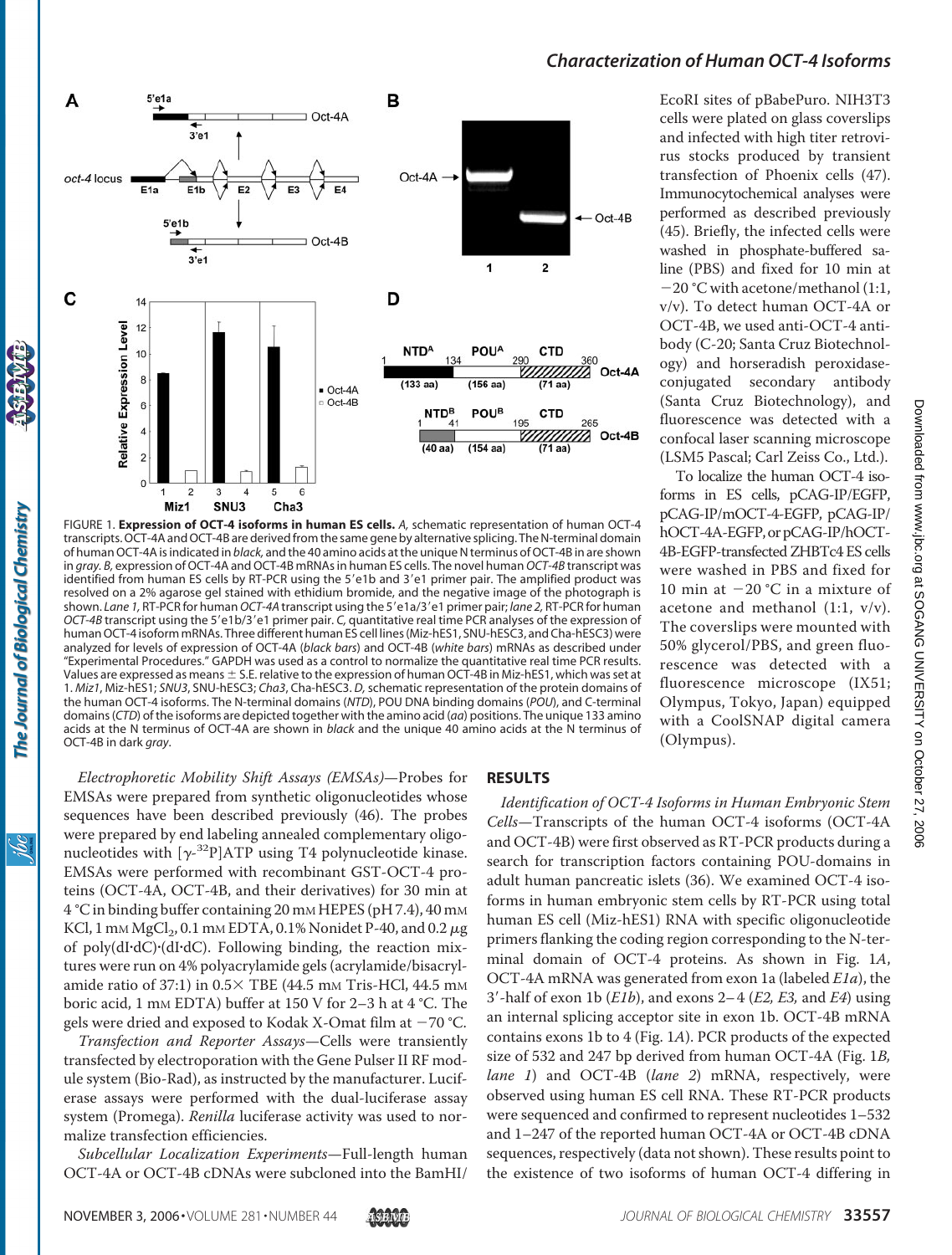

FIGURE 2. **Differential abilities of the human OCT-4 isoforms to rescue self-renewal of embryonic stem cell.** *A,* Western blot analysis of OCT-4 expression in ZHBTc4 ES cells harboring the mouse *Oct-4* gene under the control of the inducible tetracycline promoter. Total cell extracts were prepared from ZHBTc4 ES cells 0, 12, 24, 36, and 48 h following doxycycline treatment. The extracts were resolved by 15% SDS-PAGE, transferred to a polyvinylidene difluoride membrane, and immunoblotted with anti-OCT-4 antibody (C-10; Santa Cruz Biotechnology). *B,*schematic representation of the OCT-4 isoform EGFP fusions used in this study. Expression vectors pCAG-IP/mOCT-4-EGFP, pCAG-IP/hOCT-4A-EGFP, and pCAG-IP/hOCT-4B-EGFP correspond to mouse OCT-4, human OCT-4A, and human OCT-4B fused to EGFP, respectively. The pCAG-IP/EGFP expression vector was used as a control. CAG expression units (CAGs) (44) are indicated by *shaded boxes*, and mouse OCT-4, human OCT-4A, and human OCT-4B are represented by *white boxes*, and EGFP is indicated by *solid boxes. C,* human OCT-4B is defective in ability to confer self-renewal. ZHBTc4 ES cells were transfected with pCAG-IP/EGFP (vector), pCAG-IP/mOCT-4-EGFP (mOCT-4), pCAG-IP/hOCT-4A-EGFP (hOCT-4A), or pCAG-IP/hOCT-4B-EGFP (hOCT-4B), and cultured in the absence (-Dox, *left two panels*) or in the presence (+Dox, *right two panels*) of doxycycline. Phase-contrast (*panels a– d* and *i–l*) and fluorescence views (*panels e– h* and *m–p*) are shown.

their N-terminal domain, as reported previously (36). Using quantitative real time PCR, we were also able to quantify levels of mRNA for the human OCT-4 isoforms. In human ES cells (Miz-hES1) human OCT-4A mRNA was 8-fold more abundant than human OCT-4B (Fig. 1*C, bars 1* and *2*). Similar results were obtained in other human ES cell lines (SNU-hESC3 (Fig. 1*C, bars 3* and *4*) and Cha-hESC3 (Fig. 1*C, bars 5* and *6*)).

*Structural Features of Human OCT-4B*—Human OCT-4A and OCT-4B isoforms are composed of 360 and 265 amino acids, respectively, of which the 225 amino acids at the C termini are identical. As schematically shown in Fig. 1*D*, human OCT-4B shares two conserved regions with OCT-4A. These regions correspond to the DNA binding domain (POU) and the C-terminal domain (CTD). The CTDs (the 71 amino acids) of human OCT-4A and OCT-4B are identical, but OCT-4B POU domain (POU<sup>B</sup>, total 154 amino acids) lacks two amino acids of the N-terminal sequence of the OCT-4A POU domain (POU<sup>A</sup>, total 156 amino acids). Outside these regions OCT-4B has little similarity to OCT-4A. In particular it lacks a recognizable transactivation domain, present at the N terminus of human OCT-4A. Thus, the transactivation and self-renewal properties of OCT-4B may not be similar to those of OCT-4A protein.

*Different Abilities of the Human OCT-4 Isoforms to Confer Self-renewal*—To investigate the abilities of the human OCT-4 isoforms to confer self-renewal on ES cells, we performed ES cell-based complementation assays (44) using ZHBTc4 ES cells. This ES cell line has both endogenous alleles of OCT-4 inactivated by gene targeting and harbors the tetracycline-repressible

mouse *Oct-4* transgene (11). It can be propagated as a mouse ES cell line in the absence of tetracycline, in which condition the *Oct-4* transgene is active, but not in the presence of tetracycline, which represses the transgene (44). In this system, the tetracycline analogue, doxycycline, can be used to prevent expression of OCT-4. Addition of doxycycline to the growth medium of ZHBTc4 ES cells resulted in rapid repression of OCT-4 expression, as determined by Western blotting of total cell extracts (Fig. 2*A*).

To test whether the stem cell phenotype can be rescued by transfections of human OCT-4 isoforms, OCT-4A or OCT-4B cDNAs under the control of the constitutive CAG expression unit were transfected into ZHBTc4 ES cells, respectively. To identify the transfected ES cells, we constructed plasmids expressing green fluorescent protein fusions of the human OCT-4 isoforms. The structures of expression vectors used are shown schematically in Fig. 2*B*. Consistent with the previous reports (11, 44), the mouse OCT-4-transfected ZHBTc4 ES cells were able to differentiate because of superthreshold production of OCT-4 (Fig. 2*C*, *panels b* and *f* ). In addition, growth of the transfectants in the presence of doxycycline rescued their self-renewal ability and stem cell phenotype (Fig. 2*C*, *panels j* and *n*). As a control, ZHBTc4 ES cells transfected with EGFP and cultured in the presence of doxycycline underwent differentiation (Fig. 2*C*, *panels i* and *m*).

To investigate the behavior of the OCT-4 gene products of different species, we introduced an expression construct for human OCT-4A into the ZHBTc4 ES cells and performed the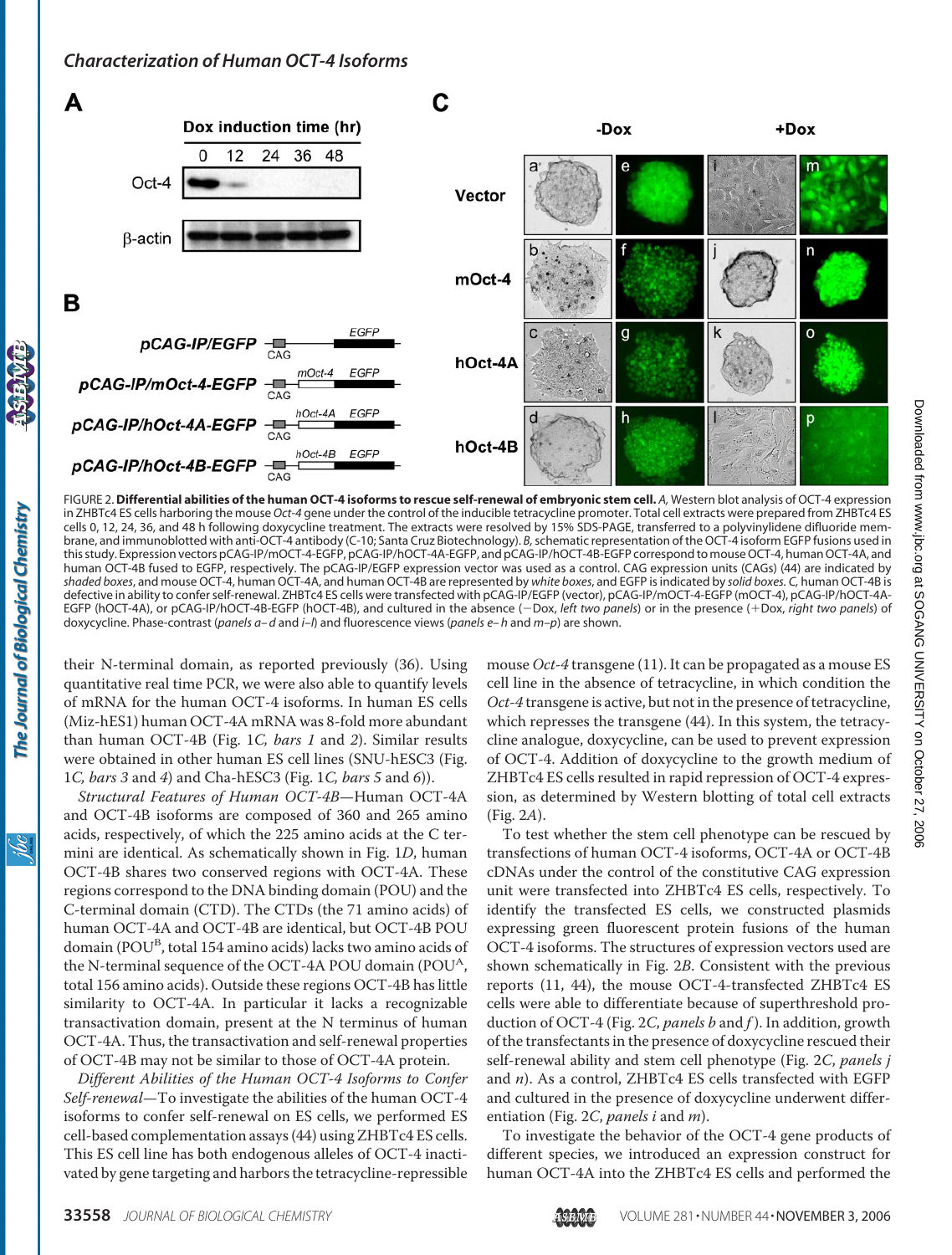



FIGURE 3. **Characterization of ZHBTc4 ES cells expressing human OCT-4 isoforms.** *A,* expression of alkaline phosphatase. Alkaline phosphatase activity was assessed in ZHBTc4 ES cells expressing human OCT-4 isoforms. The expression vectors used in this experiment were the same as those in Fig. 2*B*. *B,* expression of OCT-4 downstream target genes and lineage-specific markers. RT-PCR analyses of *Fgf-4, Rex-1*, *Sox-2, Nanog*, *Cdx-2,* and *Fgf-5* mRNAs were performed in ZHBTc4 ES cells expressing vector, mouse OCT-4, or human OCT-4 isoforms. *Hprt* was used as a control to quantify the RT-PCR results. Following amplification, an aliquot of each product was analyzed by staining the gel with ethidium bromide. The ES cell lines from which the input RNAs used in the RTs are derived are shown *above* the panel.

ES cell-based complementation assay. The ZHBTc4 ES cells cultured in the absence of doxycycline again differentiated because of superthreshold production of OCT-4 (Fig. 2*C*, *panels c* and *g*), and their self-renewal ability was rescued in the presence of doxycycline, indicating that human OCT-4A protein is active in mouse ZHBTc4 ES cells (Fig. 2*C*, *panels k* and *o*). However, contrary to expectation, when human OCT-4B was introduced into ZHBTc4 ES cells, it failed to rescue stem cell renewal in the presence of doxycycline (Fig. 2*C*, *panels l* and *p*). These data indicate that the abilities of human OCT-4A and OCT-4B isoforms to confer self-renewal on ES cells differ.

*Different Abilities of Human OCT-4 Isoforms to Maintain the Undifferentiated State*—The flat morphology of doxycyclinetreated ZHBTc4 ES cells expressing human OCT-4B (Fig. 2*C*) suggested failure to maintain the undifferentiated state of the ES cells. To verify this hypothesis, we examined known molecular markers of undifferentiated ES cells. To stain for alkaline phosphatase activity (a marker of pluripotent cells of embryonic origin) (48), the pCAG-IP/EGFP, pCAG-IP/mOCT-4- EGFP, pCAG-IP/hOCT-4A-EGFP, and pCAG-IP/hOCT-4B-EGFP constructs (Fig.  $2B$ ) were linearized with PvuI, and 50  $\mu$ g of each linearized plasmid DNA was transfected into ZHBTc4 ES cells  $(1 \times 10^7)$  using a Gene Pulser II RF module system. 48 h post-electroporation, puromycin was added to the medium at a final concentration of  $1 \mu g/ml$  to select transfected ZHBTc4 ES clones. After selection of pCAG-IP/EGFP-, pCAG-IP/mOCT-4-EGFP-, pCAG-IP/hOCT-4A-EGFP-, or pCAG-IP/hOCT-

4B-EGFP-transfected ZHBTc4 cells,  $4 \times 10^3$  transfectants were seeded onto 35-mm dishes containing mitomycin C-treated mouse embryonic fibroblast feeder layers. After 2 days of culture, the cells were transferred to medium containing 1  $\mu$ g/ml doxycycline to repress the tetracycline-repressible mouse *Oct-4* transgene. After another 4 days, colonies resistant to puromycin were tested for OCT-4-EGFP protein expression by examining green fluorescence and staining the cells for alkaline phosphatase. ZHBTc4 ES cells expressing human OCT-4A contained alkaline phosphatase activity (Fig. 3*A*, *panels e* and *f* ) comparable with that in ZHBTc4 ES cells expressing mouse OCT-4 (Fig. 3*A*, *panels c* and *d*). However, the clones expressing human OCT-4B (Fig. 3*A*, *panels g* and *h*) or EGFP alone (Fig. 3*A*, *panels a* and *b*) had lost this characteristic, pointing to failure to maintain the undifferentiated state.

To investigate further the features of the ZHBTc4 ES cells transfected with the human OCT-4 isoforms, we investigated levels of

expression of known OCT-4 downstream target genes such as *Fgf-4* (20), *Rex-1* (50), *Sox-2* (51), and *Nanog* (17, 18) by RT-PCR. As shown in Fig. 3*B*, expression of all four *Oct-4* downstream target genes was detected in the tetracycline-treated ZHBTc4 ES cells transfected with mouse OCT-4 (*2nd lane*) or human OCT-4A (*3rd lane*) cDNAs. However, these genes were down-regulated in tetracycline-treated ZHBTc4 ES cells expressing human OCT-4B (Fig. 3*B, 4th lane*). Tetracyclinetreated ZHBTc4 ES cells expressing EGFP served as a negative control (Fig. 3*B, 1st lane*).

We also evaluated the expression of markers of differentiated cells. As shown in Fig. 3*B*, expression of *Cdx-2* mRNA, which is implicated in trophoblast differentiation (52), was detected in ZHBTc4 ES cells expressing human OCT-4B or vector but was not present in ZHBTc4 ES cells expressing mouse OCT-4 or human OCT-4A. *Fgf-5* mRNA, a marker of primitive ectoderm (53), also appeared in ZHBTc4 ES cells expressing human OCT-4B, indicating formation of the ectoderm lineage. These properties all suggest that human OCT-4A-expressing ES cells expanded normally and remained in an undifferentiated status, whereas human OCT-4B-expressing ES cells did not.

*DNA Binding Properties of Human OCT-4 Isoforms*—Because the results presented above indicate that human OCT-4B is not able to induce stem cell self-renewal, we examined its biochemical characteristics. In order see whether it can bind to an authentic OCT-4 DNA recognition sequence, we studied the DNA binding properties of the human OCT-4 isoforms using

The Journal of Biological Chemistry

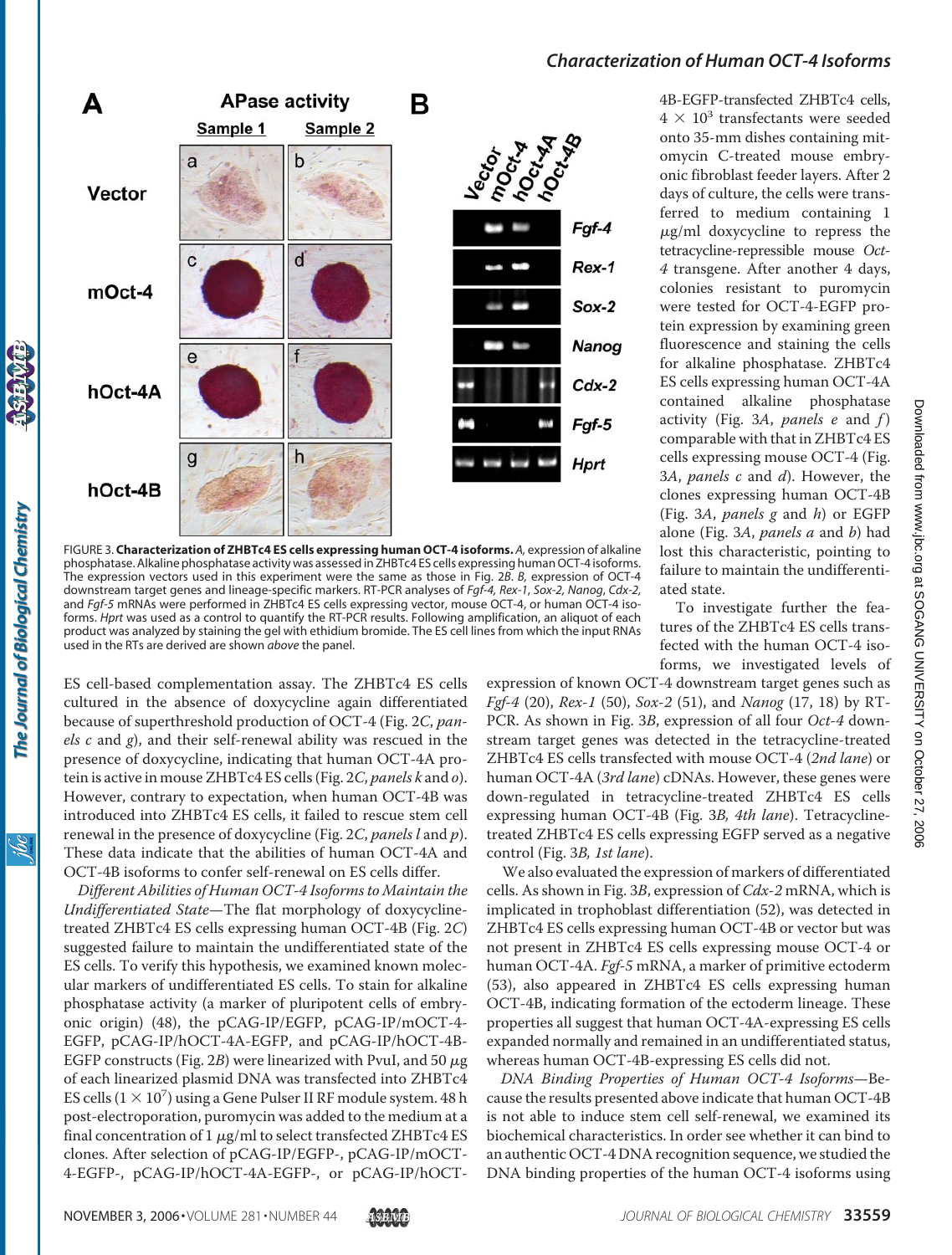

FIGURE 4. **Binding of human OCT-4 isoforms to oligonucleotides.** *A,* schematic representation of the GST fusion OCT-4 isoforms used in this study. Constructs GST-OCT-4A and GST-OCT-4B represent the GST domain fused to the OCT-4A and OCT-4B, respectively. The functional domains of the OCT-4 isoforms are also shown. *B,* immunoblot analysis of OCT-4 isoforms to quantify the amounts of GST fusion proteins. The GST fusion OCT-4 isoforms utilized in the EMSAs were fractionated on 12% SDS-PAGE and visualized by Western blotting (*WB*) with anti-OCT-4 antibody (C-20; Santa Cruz Biotechnology). *C,* DNA binding by the OCT-4 isoforms. Following preparation of radiolabeled probes, EMSAs were performed with either no recombinant protein (*lane 1*), recombinant GST (*lane 2*, 50 ng; *lane 3*, 100 ng; *lane 4*; 150 ng), GST-OCT-4A (*lane 5*, 50 ng; *lane 6*, 100 ng; *lane 7*; 150 ng), or GST-OCT-4B (*lane 8*, 50 ng; *lane 9*, 100 ng; *lane 10*, 150 ng) as described under "Experimental Procedures." The recombinant proteins used in each EMSA is indicated *above* the gel. Protein-DNA complexes were resolved on nondenaturing 4% polyacrylamide (acrylamide:bisacrylamide ratio, 37:1) gels run at 4 °C in 0.5 X TBE (44.5 mm Tris-HCl, 44.5 mm boric acid, 1 mm EDTA). The positions of the free probe and protein-DNA complexes are indicated.

EMSAs. An oligonucleotide containing the consensus OCT-4 DNA-binding sequence was synthesized and used as target in the binding reactions. The structures of the OCT-4 isoform GST fusions used in this study are shown schematically in Fig. 4*A*. They were expressed in *E. coli*, purified, and coupled to glutathione-Sepharose beads. The affinity-purified OCT-4 isoforms were fractionated by SDS-PAGE, transferred to a polyvinylidene difluoride membrane, and immunoblotted with an anti-OCT-4 antibody (C-20; Santa Cruz Biotechnology) to quantify the amount of protein in each sample. As shown in Fig. 4*B*, the purified fractions contained equal amounts of protein.

EMSAs were performed with the concentration of the OCT-4 probe kept constant, and the amount of input protein varied. GST-OCT-4A bound to the DNA (Fig. 4*C, lanes 5–7*), and binding was specific as it was displaced by an excess of cold oligonucleotide containing the OCT-4-binding site but not by an excess of cold mutant oligonucleotide containing a mutant OCT-4-binding sequence not recognized by OCT-4 (data not shown). However, the OCT-4B isoform hardly bound at all (Fig. 4*C, lanes 8 –10*). These results indicate either that the N-terminal domain of OCT-4A is required for efficient DNA binding or that the 40 amino acids present in the N-terminal domain of OCT-4B inhibit binding.

*The N-terminal Domain of the OCT-4B Isoform Inhibits DNA Binding*—To distinguish between these possibilities, we produced a number of mutants with deletions of the N or C termini of OCT-4B, and we evaluated their DNA binding properties. The structure of the OCT-4B deletion and domain-swapping mutants is shown schematically in Fig. 5*A*. The superscripts "A" and "B" indicate whether a particular domain was derived from OCT-4A or OCT-4B. As a result of alternative splicing, the OCT-4B POU domain (total 154 amino acids) lacks two amino acids of the N-terminal sequence of the OCT-4A POU domain (total 156 amino acids) (Fig. 1*D*) (36). EMSAs with the POU domains of OCT-4A and OCT-4B on their own revealed that both bound the probe (Fig. 5*B*, *lanes 5–7* and *8 –10*). Moreover, the addition of the C-terminal domain of OCT-4B to the POU DNA binding domain of OCT-4B (OCT-4B (P<sup>B</sup> C)) produced a recombinant protein still capable of forming protein-DNA complex (Fig. 5*C, lanes 8 –10*), whereas the addition of the N-terminal domain of OCT-4B  $(OCT-4b (N^B P^B))$  essentially abolished DNA binding (Fig. 5*C, lanes 5–7*). These results show that the N-terminal domain of OCT-4B inhibits POU DNA binding.

To further test the contribution of the N-terminal domain of

OCT-4B to DNA binding, we generated a series of chimeric proteins in which the order of the domains remained constant, *i.e.* NTD-POU-CTD, but domains were swapped between OCT-4A and OCT-4B. As shown in Fig. 5D, OCT-4A (N<sup>B</sup>P<sup>A</sup>C) was unable to bind the OCT-4 probe, whereas OCT-4B  $(N^AP^BC)$  was able to bind it. This confirms that the N-terminal domain of OCT-4B contains some sequence or sequences that inhibit DNA binding and that this is active on  $POU<sup>A</sup>$  as well as POU<sup>B</sup>.

*Two Separate Regions in OCT-4B NTD Are Responsible for Inhibiting OCT-4B DNA Binding*—Fusion of the N-terminal domain of OCT-4B to the POU and C-terminal domains of OCT-4A revealed inhibition of DNA binding by the 40-amino acid sequence of OCT-4B (Fig. 5*D*). To define the minimum inhibitory domain, we tested partial deletions of the N terminus in which either amino acids 21– 40 or 1–20 were deleted. The structure of the OCT-4B deletion mutants used is shown in Fig. 6*A*. These truncation mutants were expressed as GST fusion proteins in *E. coli* and purified to near homogeneity in roughly equal yield (Fig. 6*B*). As shown in Fig. 6*C*, neither partial deletion mutant was able to bind DNA. These results demonstrate that the N-terminal domain of OCT-4B possesses at least two independently acting sequences that inhibit POU DNA binding.

*OCT-4A Is Nuclear whereas OCT-4B Is Cytoplasmic*—We also determined the intracellular locations of OCT-4A and OCT-4B. For this purpose, we infected NIH3T3 cells with a retroviral expression construct, pBabePuro, containing the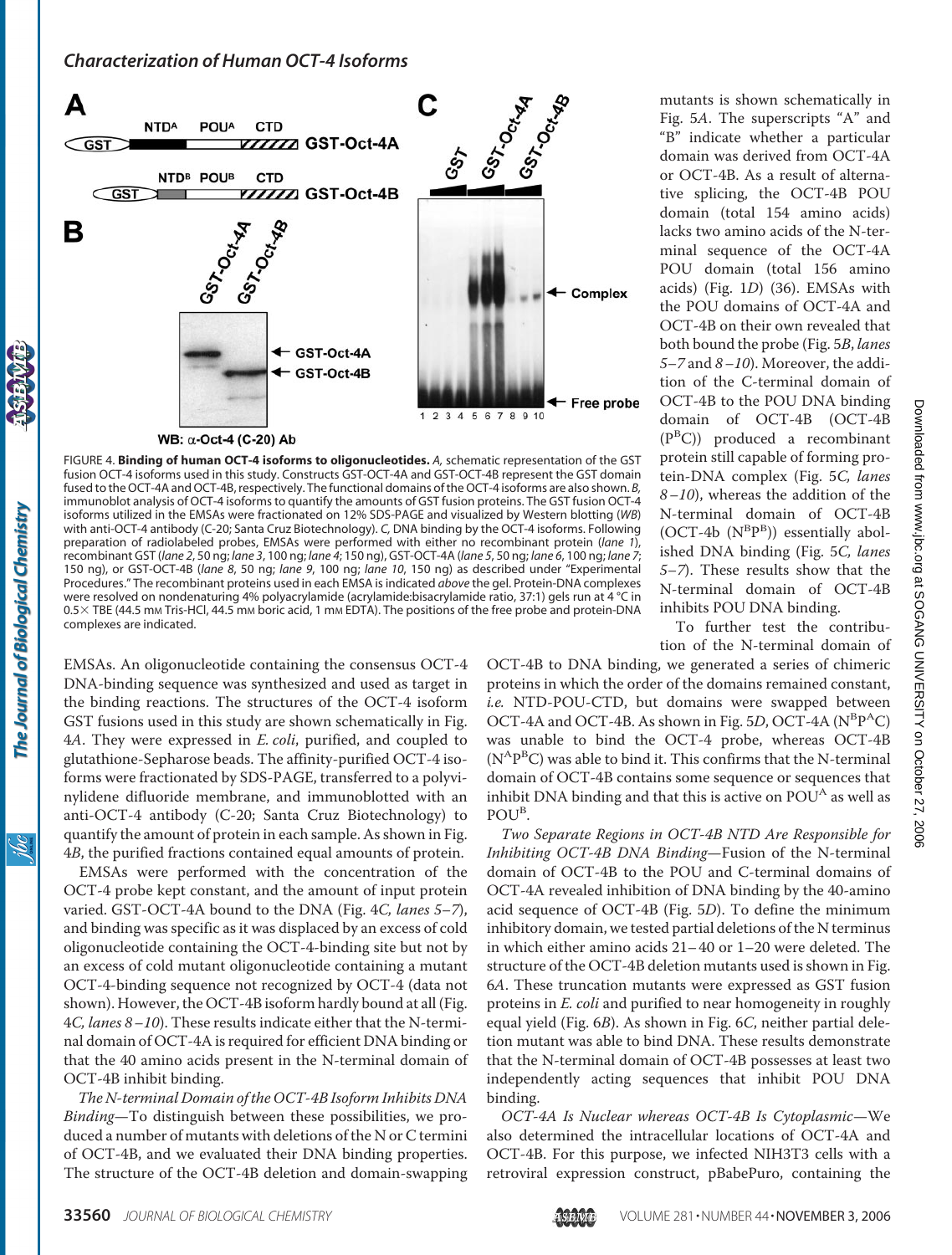

FIGURE 5. **Deletion of the N-terminal domain permits OCT-4B to bind DNA.** *A,*schematic representation of the GST fusion OCT-4A, GST fusion OCT-4B, and derivatives in which domains were deleted or swapped and their ability to bind to DNA. The functional domains located within the OCT-4 isoforms are indicated. (*NTD<sup>A</sup>* indicates the N-terminal domain of OCT-4A, etc). The  $+$  or  $-$  symbols to the *right* refer to the binding ability of the GST fusions to DNA (+, binding; - no binding). *B*, DNA binding activity of OCT-4A (POU<sup>A</sup>) and OCT-4B (POUB ). EMSAs were performed with either no recombinant protein (*lane 1*), recombinant GST (*lane 2*, 50 ng; *lane 3*, 100 ng; *lane 4*; 150 ng), GST-OCT-4A (POUA ) (*lane 5*, 50 ng; *lane 6*, 100 ng; *lane 7*; 150 ng), or GST-OCT-4B (POU<sup>B</sup> ) (*lane 8*, 50 ng; *lane 9*, 100 ng; *lane 10*, 150 ng) as described under "Experimental Procedures." The recombinant proteins used in the EMSAs are indicated *above* the gel. Protein-DNA complexes were resolved as in Fig. 4*C*. *C,* DNA binding activity of OCT-4B deletion mutants. EMSAs were performed with either no recombinant protein (*lane 1*), recombinant GST (*lane 2*, 50 ng; *lane 3*, 100 ng; *lane 4*; 150 ng), GST-OCT-4B (N<sup>B</sup>P<sup>B</sup>) (*lane 5*, 50 ng; *lane 6*, 100 ng; *lane 7*; 150 ng), or GST-OCT-4B (P<sup>B</sup> C) (*lane 8*, 50 ng; *lane 9*, 100 ng; *lane 10*, 150 ng) as described under "Experimental Procedures." D, DNA binding of OCT-4A (N<sup>B</sup>P<sup>A</sup>C) and OCT-4B (N<sup>APB</sup>C) chimeric molecules. EMSAs were performed with either no recombinant protein (*lane 1*), recombinant GST (*lane 2*, 50 ng; *lane 3, 100 ng; lane 4; 150 ng), GST-OCT-4A (N<sup>B</sup>P<sup>A</sup>C) (lane 5, 50 ng; lane 6, 100 ng; lane 7; 150 ng), or GST-OCT-4B* (NA PB C) (*lane 8*, 50 ng; *lane 9*, 100 ng; *lane 10*, 150 ng) as described under "Experimental Procedures."

entire OCT-4 coding region. A pBabePuro retroviral vector lacking OCT-4 cDNA sequences was used as negative control. The cells were infected with either empty pBabePuro expression vector (data not shown), pBabePuro-OCT-4A (Fig. 7*A*, *panels a* and *b*), or pBabePuro-OCT-4B (Fig. 7*A*, *panels c* and *d*) and processed for immunofluorescence. We previously showed that mouse OCT-4 protein is localized to the nucleus (35). In accordance with this previous result, human OCT-4A was clearly localized to the nucleus (Fig. 7*A*, *panel a*). However, contrary to our expectation, we found that with 10 consensus OCT-4-binding sites in its promoter. Cotransfected OCT-4A increased the transcription of this reporter 50-fold (Fig. 8*A, black bars*), whereas OCT-4B had no effect (Fig. 8*A, white bars*). Similarly, co-expression of OCT-4A stimulated gene expression from the FOR (farnesoid X receptor-like orphan receptor) promoter containing two OCT-4 binding sites, $4$  whereas co-expression of OCT-4B did not (Fig. 8*B*).

To determine whether OCT-4B can inhibit transactivation by OCT-4A, we co-transfected the expression vectors for

most of the human OCT-4B protein was cytoplasmic (Fig. 7*A*, *panel c*). We also transfected COS-7 cells with pcDNA3-OCT-4B or pEGFP-OCT-4B with similar results (data not shown).

To confirm these results in cells possessing stem cell properties, the subcellular distribution of the human OCT-4 isoforms was also determined in ZHBTc4 ES cells (Fig. 7*B*). pCAG-IP/EGFP, pCAG-IP/hOCT-4A-EGFP, and pCAG-IP/ hOCT-4B-EGFP constructs that express EGFP, OCT-4A-EGFP (GFP fusion human OCT-4A), and OCT-4B-EGFP (GFP fusion human OCT-4B), respectively (Fig. 2*B*), were transfected into ZHBTc4 ES cells, and the subcellular locations of these proteins were detected by fluorescence microscopy. In the ZHBTc4 ES cells, EGFP-tagged OCT-4A was clearly localized to the nucleus (Fig. 7*B, panels c* and *d*), whereas most of the EGFP-tagged OCT-4B was cytoplasmic (Fig. 7*B, panels e* and *f* ). EGFP alone was found in both the nucleus and cytoplasm of ES cells (Fig. 7*B*, *panels a* and *b*). Taken together, these data suggest that OCT-4A is a nuclear protein whereas OCT-4B is a cytoplasmic protein.

*OCT-4B Is Unable to Activate Transcription of OCT-4-responsive Genes*—OCT-4B lacks the N-terminal sequence that mediates the transcriptional activity of OCT-4 (13). In addition, its N-terminal domain inhibits DNA binding (Figs. 5 and 6), and it is cytoplasmic in location (Fig. 7). All these properties suggest that it may not be a transcriptional activator. To address this question, we performed transient transfection assays. 293T cells were transfected with a luciferase reporter plasmid

The Journal of Biological Chemistry

ibc

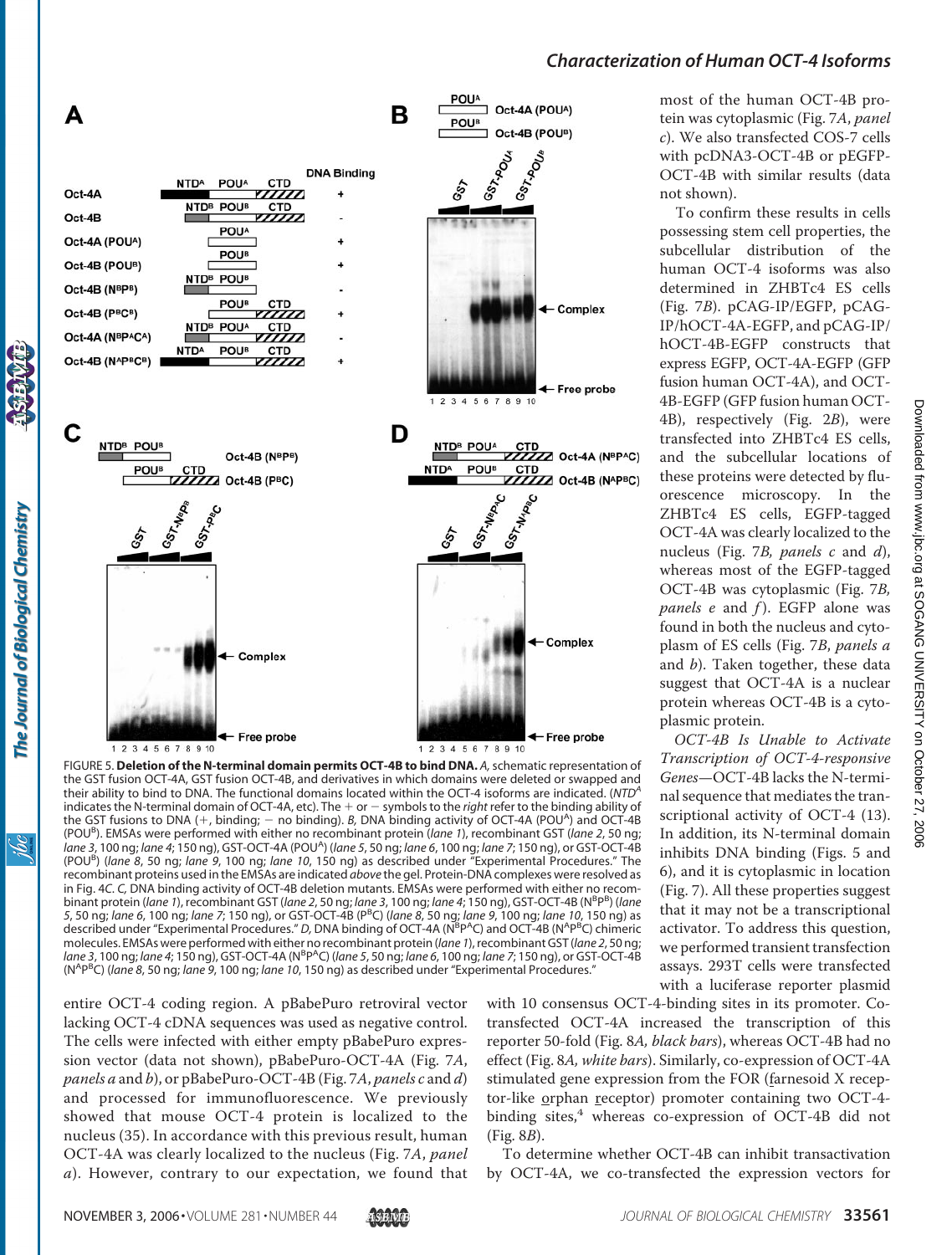

FIGURE 6.**TwoindependentN-terminal regions of OCT-4BinhibititsDNA binding.***A,*schematic diagram of the OCT-4B cDNA fragments fused in-frame to the GST gene in pGEX vector. The N-terminal domain (NTD<sup>B</sup>) and POU DNA binding domain (*POUB* ) of OCT-4B are shown in *dark gray* and *white boxes*, respectively. *B,* immunoblot analysis of the OCT-4B mutants to quantify the amounts of proteins. The GST fusion OCT-4B proteins used in the EMSAs were fractionated on 12% SDS-PAGE and visualized by Western blotting with anti-GST antibody (B-14; Santa Cruz Biotechnology). C, inhibition of the DNA binding of OCT-4B (POU<sup>B</sup>) by two independent regions in OCT-4B NTD. EMSAs were performed with either no recombinant protein (*C, lane 1*), recombinant GST (G, lane 2, 150 ng), GST-OCT-4B (N<sup>B</sup>P<sup>B</sup>) (lane 3, 50 ng; lane 4, 100 ng; lane 5; 150 ng), GST-OCT-4B (N<sup>B</sup>P<sup>B</sup>)Δ(21– 40) (lane 6, 50 ng; lane 7, 100 ng; lane 8, 150 ng), GST-OCT-4B (N<sup>B</sup>P<sup>B</sup>)∆(1–20) (lane 9, 50 ng; lane 10, 100 ng; lane *11*, 150 ng), or GST-OCT-4B (POU<sup>B</sup> ) (*lane 12*, 50 ng; *lane 13*, 100 ng; *lane 14*, 150 ng) as described under "Experimental Procedures."

OCT-4B and OCT-4A with an OCT-4-dependent reporter gene. In the absence of OCT-4B, OCT-4A increased reporter gene activity severalfold, as expected (Fig. 8*C, bar 2*), and increasing input levels of OCT-4B had no inhibitory effect (Fig. 8*C, bars 3* and *4*). Hence, we may conclude that overexpression of OCT-4B does not interfere with transactivation by OCT-4A.

### **DISCUSSION**

The Journal of Biological Chemistry

ibc

Numbers of stem cells, and their decisions to differentiate, must be tightly controlled during embryonic development and in the adult animal to avoid premature senescence or tumor formation. Embryonic and adult stem cells share the properties of self-renewal and multiple developmental potential, suggesting the presence of common cellular machinery. Thus, greater understanding of the molecular determinants responsible for these properties is desirable. Accordingly, there is growing interest in the functional characterization of OCT-4 in embryonic stem cells.

The results reported here begin to characterize the human OCT-4 isoforms. Two isoforms of human OCT-4 are generated by alternative splicing (Fig. 1*A*). *Oct-4* encodes a POU transcription factor that is expressed by all pluripotent cells during embryogenesis and is also abundantly expressed by ES, embryonic germ, and embryonic carcinoma cell lines (2, 3, 7, 57, 58). Differentiation of pluripotent cells to somatic lineages occurs at

the blastocyst stage and during gastrulation, coincident with downregulation of OCT-4. The unique *oct-4* expression pattern in the mouse embryo also leads to the hypothesis on the pluripotent cycle (27). Consistent with this speculation, *oct-4*-null embryos die at implantation because of a failure to form the inner cell mass (9). These results demonstrate that *oct-4* is required to prevent somatic differentiation of the inner cell mass and is important for maintaining the undifferentiated state during embryonic development.

Despite the fact that OCT-4A function is critical for maintaining the pluripotency of embryonic stem cells and promoting tumorigenesis in human tissues, little is known of the biological properties of the OCT-4B isoform. First, we investigated the existence of the two OCT-4 isoforms in human ES cells by RT-PCR, because although two human OCT-4 isoforms have been reported to be expressed in adult human pancreatic islets (36), it was not known whether they were also expressed in human ES cells. Two OCT-4 isoforms were indeed detected in the human ES cells. In

addition, human OCT-4A was more abundant in human ES cells than OCT-4B (Fig. 1).

OCT-4 is structurally and functionally divided into three domains (see Fig. 1*D*). The N-terminal 133 amino acid residues of OCT-4A encompass a transcriptional activation region that is active in various cultured cell types. Amino acid residues 134–289 form the central POU domain of the protein that binds to DNA in a sequence-specific fashion. The third domain between amino acid residues 290 and 360 also controls the transactivation function of OCT-4, but its activity is cell typespecific (13). As shown in Fig. 1*D*, human OCT-4A and OCT-4B mRNA encode proteins that share POU DNA binding and C-terminal domains but differ in sequence at their N termini. Because the N-terminal domain of OCT-4 functions as a transactivation domain, we measured the transactivation potential of OCT-4B. OCT-4A functioned as a transcriptional activator as reported previously (33), whereas OCT-4B did not appear to do so (Fig. 8).

We also demonstrated that the N-terminal domain of OCT-4B inhibits the sequence-specific DNA binding of OCT-4 protein, via the central POU domain (Figs. 4 and 5). Moreover, regions containing amino acids 1–20 and 21– 40 both inhibited POU sequence-specific DNA binding, indicating that both regions independently maintain OCT-4B in the latent state with little or no affinity for its target sequences (Fig. 6).

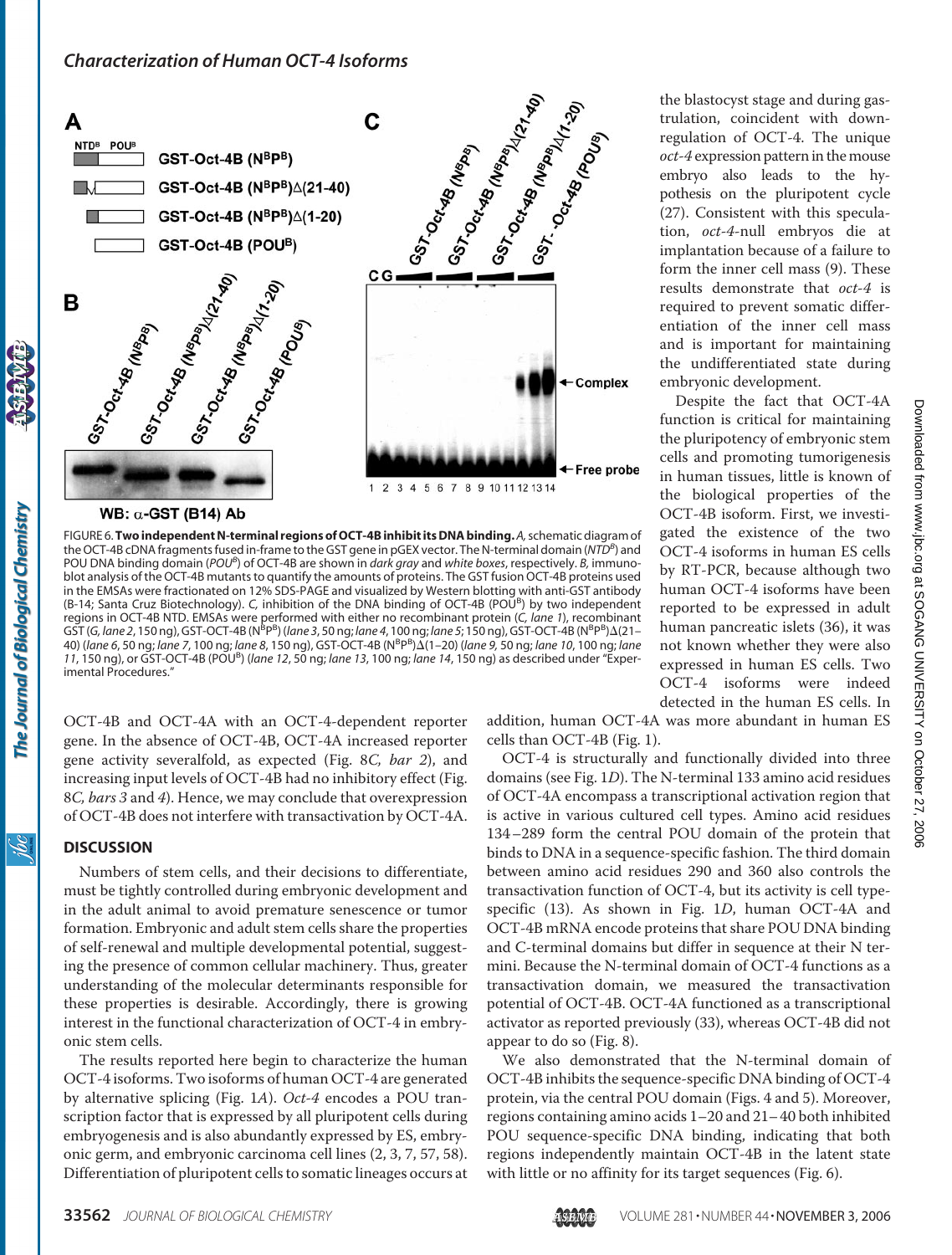

FIGURE 7. **Subcellular localization of OCT-4 isoforms in cells.** *A,* subcellular distribution of human OCT-4 isoforms in NIH3T3 cells. NIH3T3 cells grown on coverslips were infected with a retroviral expression construct, pBabePuro, containing the OCT-4A (*panels a* and *b*) or OCT-4B (*panels c* and *d*) coding regions. The subcellular distributions of OCT-4A (*panel a*) or OCT-4B (*panel c*) in infected NIH3T3 cells were analyzed with anti-OCT-4 antibody (C-20; Santa Cruz Biotechnology). *B,* subcellular distribution of human OCT-4 isoforms in ES cells. ZHBTc4 ES cell lines expressing EGFP (panels *a* and *b*), human OCT-4A-EGFP (panels *c* and *d*), or human OCT-4B-EGFP (panels *e* and *f*) were cultured on coverslips under low density conditions. The cells were fixed with an acetone/ methanol mixture and analyzed for EGFP by fluorescence microscopy.



FIGURE 8. **Transactivation properties of the OCT-4 isoforms.** *A,* transcriptional activation by the OCT-4 isoforms using a pOCT-4(10x)TATAluc reporter vector. 293T cells were co-transfected with expression vectors encoding the OCT-4A (*black bars*) or OCT-4B (*white bars*) isoforms, the pOCT-4(10x)TATAluc reporter vector, and the *Renilla* luciferase normalizing vector. Firefly luciferase activity was normalized with *Renilla* luciferase activity to correct for transfection efficiencies. Each transfection was performed at least three times independently, and the mean value is plotted with the standard deviation (*vertical bars*). Fold induction is relative to the empty expression vector. *B,* transcriptional activation by the human OCT-4 isoforms using pFORluc reporter vector. 293T cells were co-transfected with expression vectors encoding the OCT-4A (*black bars*) or OCT-4B (*white bars*) isoforms, the pFORluc reporter vector, and the *Renilla* luciferase normalizing vector. Firefly luciferase activity was normalized with *Renilla* luciferase activity to correct for transfection efficiencies. Each transfection was performed at least three times independently, and the mean value is plotted with the standard deviation (*vertical bars*). Fold induction is relative to the empty expression vector. *C,* human OCT-4B isoform does not interfere with transcriptional activation by OCT-4A. The pOCT-4(10x)TATAluc reporter was co-transfected into 293T cells with 0.25 µg of human OCT-4A and the indicated amounts of OCT-4B isoform. The average fold induction of transcription (normalized firefly luciferase activity) and standard error of three independent experiments are presented.

The Journal of Biological Chemistry

<u>isi</u>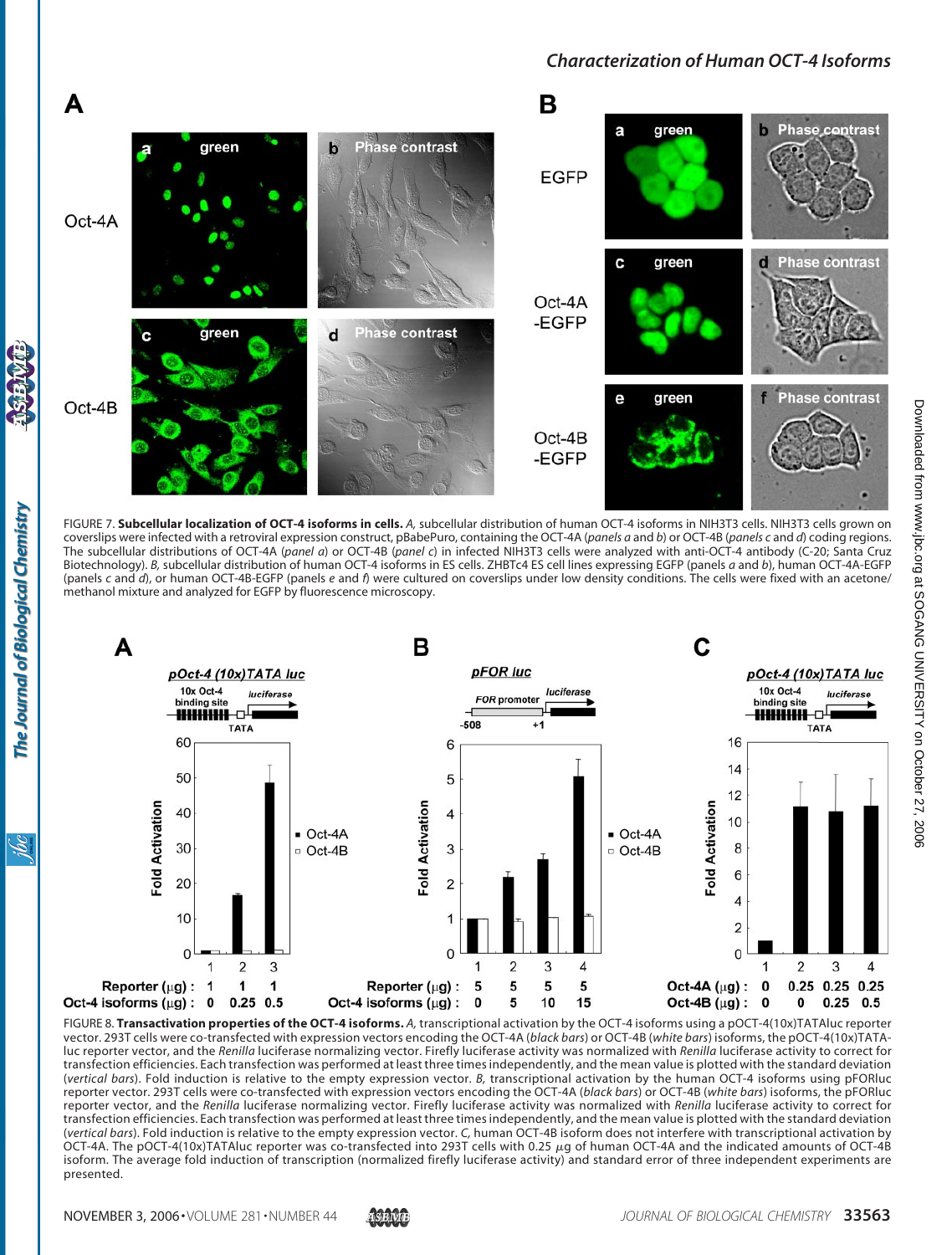Classical NLS sequences contain regions rich in basic amino acids and generally conform to one of three motifs (34). The first type of NLS consists of a continuous stretch of four basic amino acids (lysine or arginine) or three basic amino acids together with a histidine or proline. The second type of NLS starts with a proline and is followed within three residues by an amino acid sequence containing three out of four basic residues. The third type of NLS, known as a bipartite motif, consists of two basic amino acids, a 10 amino acid spacer and a 5 amino acid sequence containing at least three basic residues. It has been reported recently that OCT-4A harbors a conserved nuclear localization signal RKRKR in its POU DNA binding domain (40). Therefore, one consequence of fusing the  $NTD^B$ to the POU DNA binding domain should be nuclear targeting. Surprisingly, however, OCT-4B mostly localized to the cytoplasm, whereas OCT-4A localized to the nucleus, as expected (Fig. 7). These data suggests two possible models. One is that the NTD of OCT-4B protein contains a nuclear export signal that is recognized by transport receptors that carry it from the nuclear envelope to the cytoplasm. The other is that the NLS within the POU domain is blocked or buried by the OCT-4B NTD. Additional experiments will be required to distinguish between these possibilities.

There are several *oct-4*-like genes in the mouse and human genomes. The human *OCT-4* gene has been mapped to the region of the major histocompatibility complex on chromosome 6 and spans about 7 kb (36). The cognate mouse *Oct-4* gene is on chromosome 17 in a region that is syntenic with the major histocompatibility complex region of human chromosome 6 (1, 49). The pseudogene-like sequence for human *OCT-4* has been mapped to human chromosome 8 and is classified as a retroposon (36). Pseudogenes arise from the action of reverse transcriptases; cellular mRNAs can be copied into DNA by this enzyme, and the resulting DNA fragments can be reintegrated into the genome at a low rate. These pseudogenes have in common that they lack introns and have an additional poly(A) sequence (54, 55). Interestingly, the sequence of the *oct-4* pseudogene homologous to *oct-4* mRNA has 97.5% nucleotide sequence identity with the sequence of *oct-4* cDNA. However, although human *OCT-4* consists of five exons, the *oct-4* pseudogene lacks introns. In addition, it has a poly(A) track at its 3'-end and flanking direct repeats (5'-GAAAAGTAA-CATAATT-3) at both ends of the gene, indicating that it is a retroposon (36). A comparison of the sequences of human *OCT-4* and of the OCT-4A and OCT-4B cDNA clones clearly indicates that OCT-4A and OCT-4B mRNAs are derived from the *oct-4* gene by alternative splicing, not from the *oct-4* pseudogene (36).

The Journal of Biological Chemistry

<u>жі</u>

It is not easy to evaluate the role of human OCT-4B in embryonic stem cells. The N-terminal domain of human OCT-4A, unlike that of human OCT-4B, is rich in glycine and proline residues and appears to have a transcriptional activation domain. A search of OCT-4B (NTD) on line failed to reveal any functional motifs or homology with other proteins. However, analysis of its protein sequence revealed several potential serine, threonine, and tyrosine phosphorylation sites. It is possible that extranuclear OCT-4B is modified by several signaling molecules. Consistent with this speculation, it has been reported

that OCT-4 exists as a phosphoprotein in embryonic carcinoma cells (13). Thus, it will be important to assess whether human cytoplasmic OCT-4B is involved in signal transduction.

In a broader context, our findings suggest that the OCT-4B isoform may play a different role than the unique function of the OCT-4A protein in self-renewal. Consistent with this speculation, expression of human OCT-4B alone is not sufficient to maintain stem cell self-renewal (Fig. 2*C*) and undifferentiated state (Fig. 3). These failures can be explained by the loss of transactivation ability (Fig. 8), which can in turn be accounted for by its localization in the cytoplasm (Fig. 7) as well as its inability to bind to the OCT-4 consensus motif (Fig. 4). Because OCT-4 is expressed in human testicular germ cell tumors and its expression transforms and endows tumorigenicity in nude mice (42, 56), it would also be interesting to determine whether OCT-4B can collaborate with OCT-4A in transforming nontumorigenic cells.

*Acknowledgments—We thank Dr. Jerry Pelletier for helpful discussions, and Dr. Hitoshi Niwa for providing ZHBTc4 ES cells and the pCAG-IP vector.*

#### **REFERENCES**

- 1. Scholer, H. R., Dressler, G. R., Balling, R., Rohdewohld, H., and Gruss, P. (1990) *EMBO J.* **9,** 2185–2195
- 2. Okamoto, K., Okazawa, H., Okuda, A., Sakai, M., Muramatsu, M., and Hamada, H. (1990) *Cell* **60,** 461–472
- 3. Rosner, M. H., Vigano, M. A., Ozato, K., Timmons, P. M., Poirier, F., Rigby, P. W., and Staudt, L. M. (1990) *Nature* **345,** 686–692
- 4. Goto, T., Adjaye, J., Rodeck, C. H., and Monk, M. (1999) *Mol. Hum. Reprod.* **5,** 851–860
- 5. Hansis, C., Grifo, J. A., and Krey, L. C. (2000) *Mol. Hum. Reprod.* **6,** 999–1004
- 6. Burdon, T., Smith, A., and Savatier, P. (2002) *Trends Cell Biol.* **12,** 432–438
- 7. Scholer, H. R., Ruppert, S., Suzuki, N., Chowdhury, K., and Gruss, P. (1990) *Nature* **344,** 435–439
- 8. Yeom, Y. I., Ha, H. S., Balling, R., Scholer, H. R., and Artzt, K. (1991) *Mech. Dev.* **35,** 171–179
- 9. Nichols, J., Zevnik, B., Anastassiadis, K., Niwa, H., Klewe-Nebenius, D., Chambers, I., Scholer, H., and Smith, A. (1998) *Cell* **95,** 379–391
- 10. Pesce, M., Wang, X., Wolgemuth, D. J., and Scholer, H. (1998) *Mech. Dev.* **71,** 89–98
- 11. Niwa, H., Miyazaki, J., and Smith, A. G. (2000) *Nat. Genet.* **24,** 372–376
- 12. Abdel-Rahman, B., Fiddler, M., Rappolee, D., and Pergament, E. (1995) *Hum. Reprod.* **10,** 2787–2792
- 13. Brehm, A., Ohbo, K., and Scholer, H. (1997) *Mol. Cell. Biol.* **17,** 154–162
- 14. Lamb, K. A., and Rizzino, A. (1998) *Mol. Reprod. Dev.* **51,** 218–224
- 15. Scholer, H. R. (1991) *Trends Genet.* **7,** 323–329
- 16. Herr, W., and Cleary, M. A. (1995) *Genes Dev.* **9,** 1679–1693
- 17. Rodda, D. J., Chew, J. L., Lim, L. H., Loh, Y. H., Wang, B., Ng, H. H., and Robson, P. (2005) *J. Biol. Chem.* **280,** 24731–24737
- 18. Kuroda, T., Tada, M., Kubota, H., Kimura, H., Hatano, S. Y., Suemori, H., Nakatsuji, N., and Tada, T. (2005) *Mol. Cell. Biol.* **25,** 2475–2485
- 19. Kraft, H. J., Mosselman, S., Smits, H. A., Hohenstein, P., Piek, E., Chen, Q., Artzt, K., and van Zoelen, E. J. (1996) *J. Biol. Chem.* **271,** 12873–12878
- 20. Ambrosetti, D. C., Basilico, C., and Dailey, L. (1997) *Mol. Cell. Biol.* **17,** 6321–6329
- 21. Vigano, M. A., and Staudt, L. M. (1996) *Nucleic Acids Res.* **24,** 2112–2118
- 22. Ezashi, T., Ghosh, D., and Roberts, R. M. (2001) *Mol. Cell. Biol.* **21,** 7883–7891
- 23. Liu, L., Leaman, D., Villalta, M., and Roberts, R. M. (1997) *Mol. Endocrinol.* **11,** 1651–1658